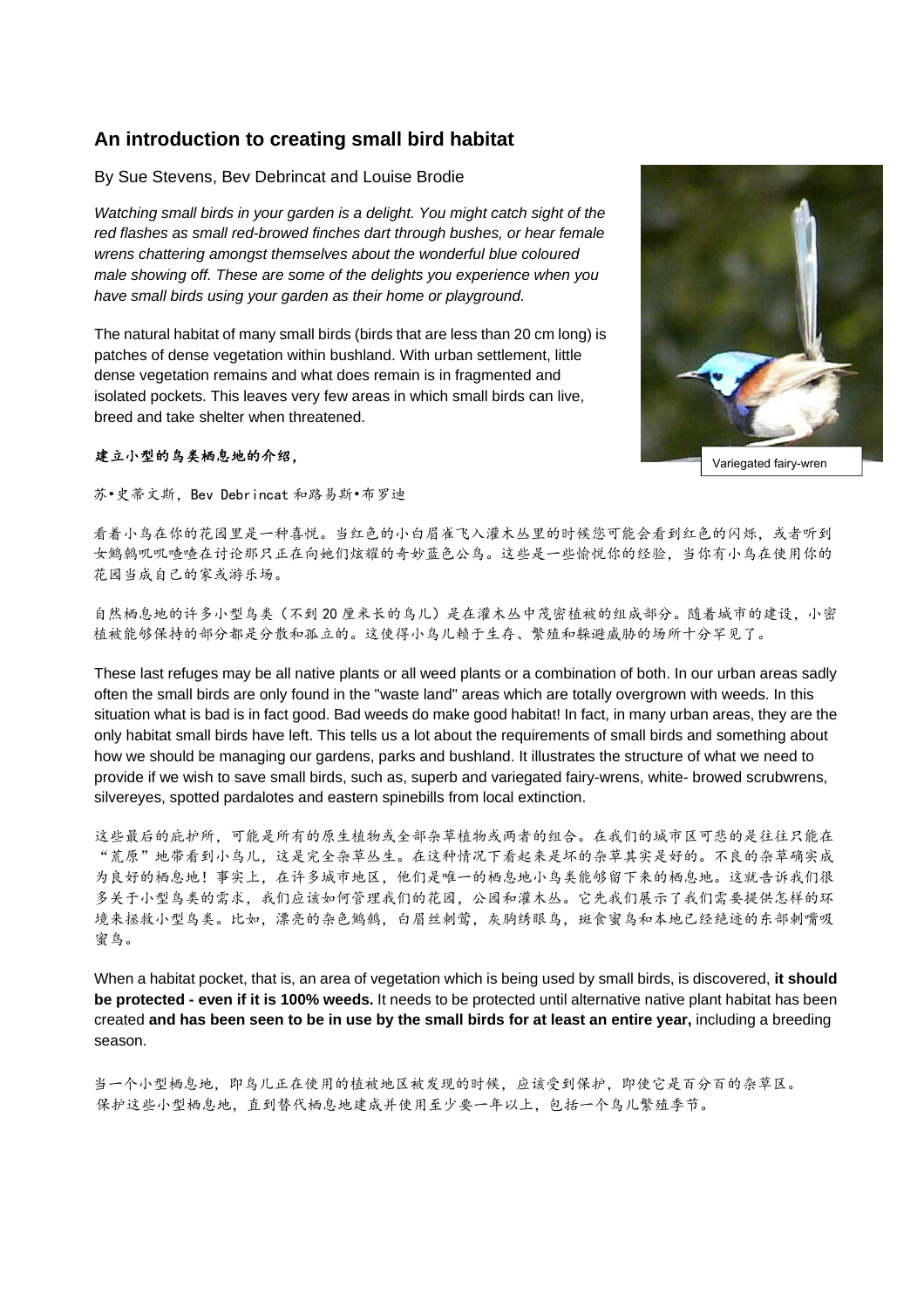### **Structure of habitat**

Small birds need protection from predators such as dogs, cats, foxes and larger birds such as ravens, currawongs and butcherbirds as well as from aggressive competitors such as lorikeets, wattle birds and noisy miners. Many Australians, in their efforts to attract birds to their garden, have planted showy, nectar-producing plants that attract aggressive honeyeater birds that compete with, and driveaway, smaller birds. To keep safe, small birds generally live in and take refuge in dense, multilayered vegetation. By studying the structure of the vegetation, in which small birds are found, we may be able to reproduce these habitats utilising local native plants in bushland and parkland areas, and a mix of native and non-native plants in our home and community gardens.

The vegetation structure of areas used by small birds is mostly closed and dense around the outside while being more open and protected with lots of twiggy branches on the inside.





Fairy-wren foraging next to typical weedy habitat—dense twiggy plant covered by weed Morning Glory



### 息 栖息地结构

小鸟需要从掠食性动物如狗,猫,狐狸和较大的鸟类获 得保护,以及攻击性对手如乌鸦和吸蜜鹦鹉,金合欢鸟 和嘈杂的矿鸟。许多澳大利亚人为吸引鸟儿来到他们的 花园种植了华丽的花蜜生产厂,吸引积极的食花蜜的鸟 类竞争和驱赶较小的鸟类。为了保持安全,小鸟一般住 在可以避难的茂密而多层次的植被。通过研究植被的结 构,可以发现其中的小鸟类,我们也许能够重现这些栖 息地成为当地的原生植物灌木丛和公园区,以及一个原 生和非原生植物的组合,作为我们的家庭和社区花园。

小型鸟类使用的的领域大多是外面封闭紧密的植被结 构,同时内部有着更为纤细的树枝作为保护。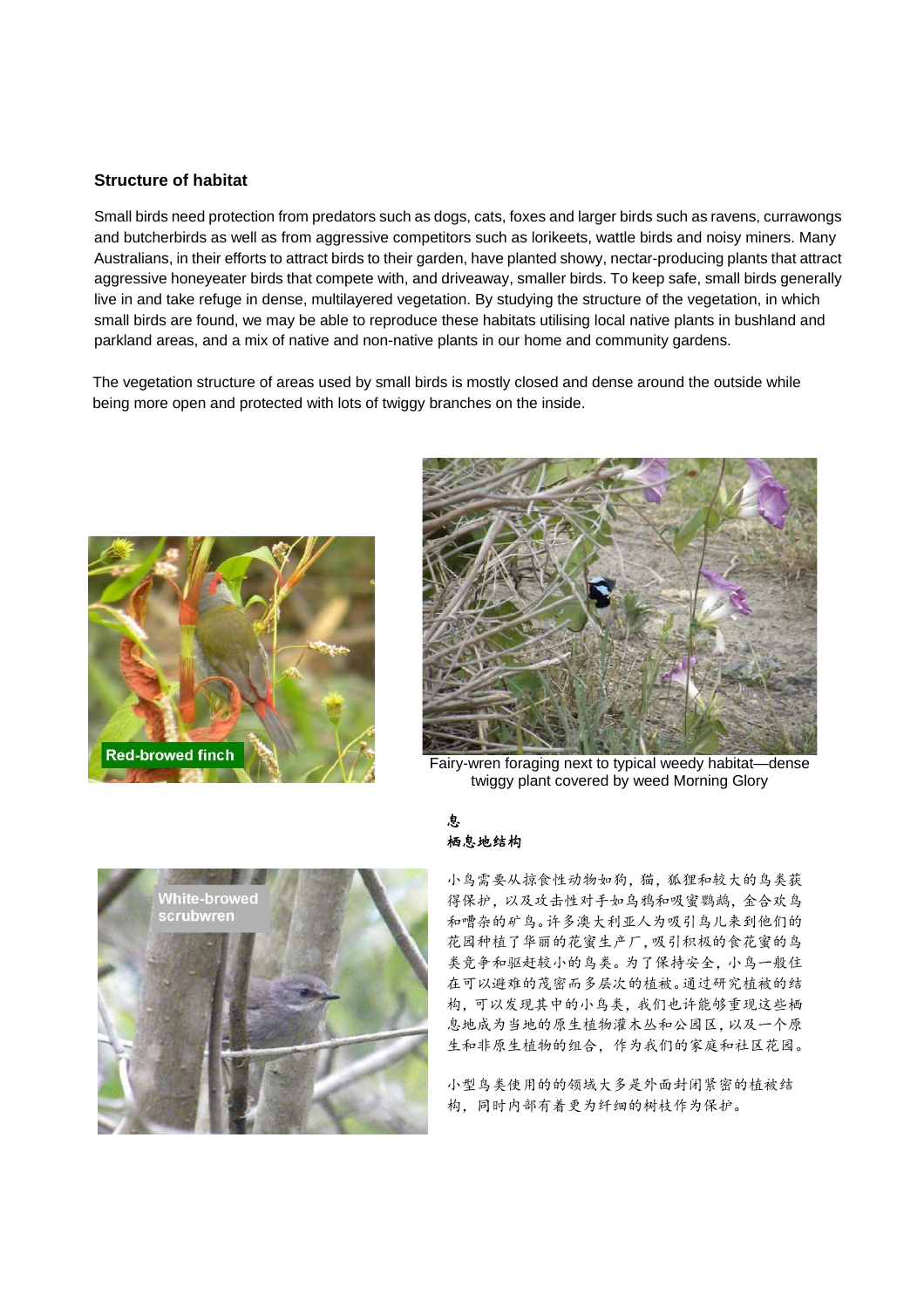- A typical "waste land" habitat area consists of weedy plants such as privet in the centre, surrounded by lantana and with an outer covering of morning glory and/or other vines. Herbaceous weeds such as grasses and fennel are often also present. Altogether this makes a dense and varied vegetation structure, offering protection and a food source
- A typical bushland area providing small bird habitat consists of native plants such as Hakea or small Melaleucas together with weeds such as lantana which have invaded the bushland and weed or native vines. The small birds living here will make short flights out into bushland areas with a more open structure to feed. Adjacent areas of bracken and grasses are also used. These areas will always be close to a protected area into which the birds can return if threatened.
- .一个典型的"荒原"的栖息地区域包括杂草植物如以一个灌木葱为中心,周围长满马缨丹、牵牛花和 /或其他葡萄树。草本杂草等草和茴香往往也会出现。共同构造一个茂密多样的植被结构,提供保护和 食物来源。
- 一个典型的丛林区,提供小型鸟类的栖息地,包括原生植物,如 Hakea 或的小 Melaleucas 一起如马缨 丹入侵杂草的丛林和杂草或原生的藤本植物。住在这里的小鸟将作短途飞行进入丛林地区,养活一个 更开放的结构。也可用于邻近地区的蕨草。这些领域将始终靠近保护区,鸟儿在受到威胁的时候可以 返回.



Find the white-browed scrub-wren in the weedy habitat

Red-browed finch nest site in dense cover of native Hakea.



#### Creating Habitat

To create a habitat haven, study the areas used by small birds then try reproducing what you see using local native plants. Include several 'layers' of vegetation with the highest layer being no higher than a tall shrub or small tree.

# 创建栖息地

要创造一个栖息的港湾,需要研究小型鸟类使用的领域,然后尝试利用当地的原生植物复制你所看到的。包括几 种植物的"层次",最高层不高于一个高大的灌木或小乔木。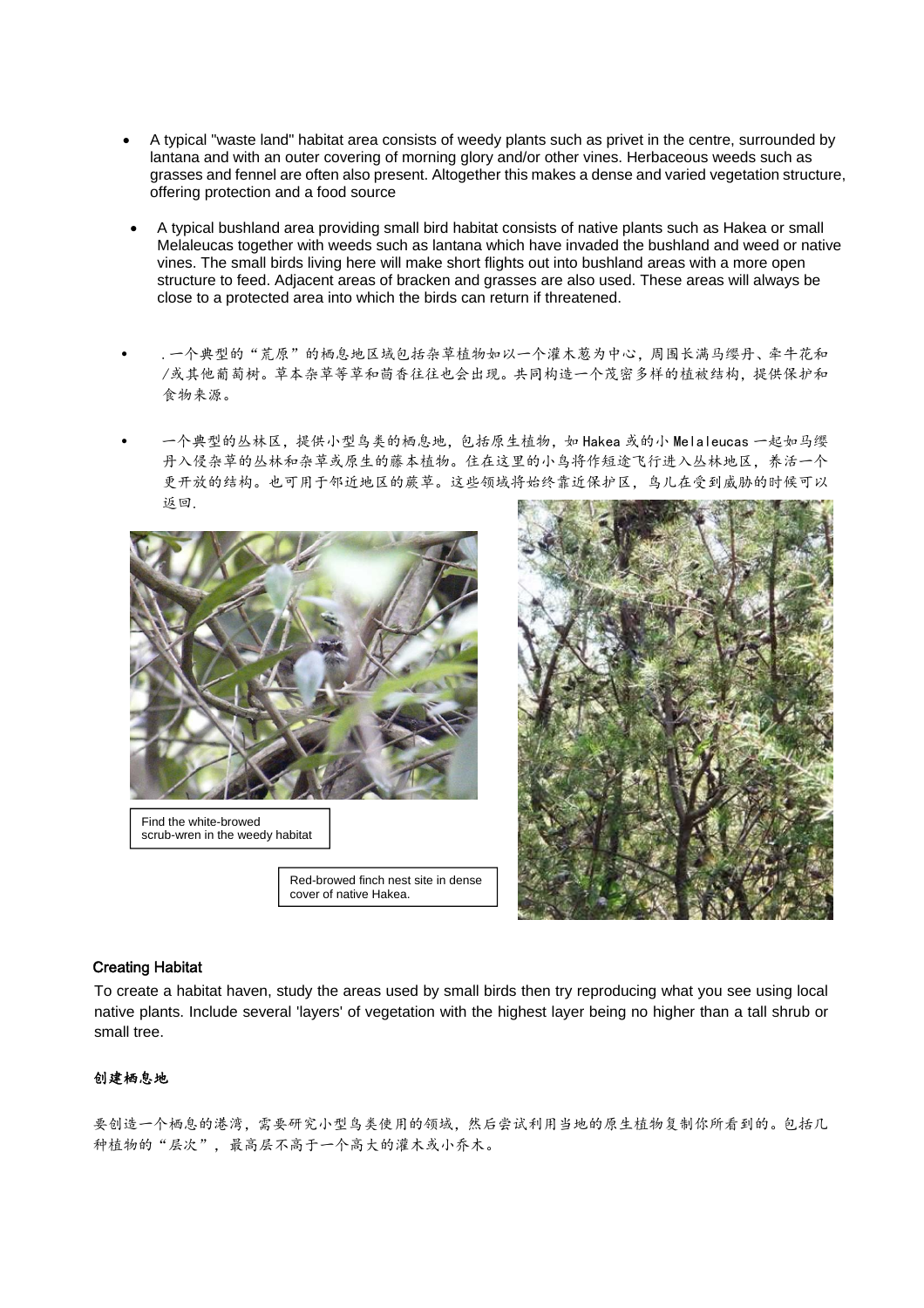# *Bushland, park land and "wasteland" habitat creation*

In larger areas, such as bushland buffer zones or "wasteland", select a location close to an existing small bird habitat area but far enough away from it so as to not disturb the small birds. Select a location maybe 10-20 metres away. This will be the start of creating a bigger habitat corridor in which these birds will be able to move safely.

### The steps:

- Check with the land owner or manager that you can create a habitat area.
- Densely plant a central area with a number of shrubs that will grow to 1.5 to 2.5m tall. These could include *Cassinia, Leptospermum,* local (Sydney) species of *Grevillea* (these are small flowered, and don't attract a lot of attention from the larger honey-eating birds), *Ozothamnus,* small *Melaleucas* and *Pomaderris.* Plant the shrubs close together, so there is no space between them once they reach a mature size. We recommend planting as close as 30 cm apart or even closer for smaller shrubs and groundcovers. Avoid planting tall trees, especially eucalypts and berry-producing trees, as these will attract predatory and aggressively competitive birds.
- Around the central planting add some spiky plants, such as *Hakea, Bursaria* and *Acacia ulicifolia,* creating a protective circle.
- Finish with an outer circle with a rich variety of native grasses such as *Microlaena, Themeda* and *Danthonia,* and small shrubs and ground covers, such as *Dianella, Centella, Pratia* and *Commelina.* These lower level plants add an additional food source close to the protective sanctuary you are creating, and provide habitat for insect food.
- You can also plant vines such as *Hardenbergia, Eustrephus, Clematis, Pandorea* or *Kennedia.* Vines can help to create a quick protective cover over a habitat area. Allow the vines to climb over the shrubs.
- Vines can also offer additional nesting sites when planted to grow over existing native taller shrubs and small trees or over dead or dying weed plants such as Privets

# 丛林,公园用地和"荒原"的生物栖息地

在较大的地区,如丛林中的缓冲区或"荒地",选择一个位置,靠近现有的小型鸟类栖息区,但要足够远才不会 因此干扰小型鸟类。选择一个位置大概 10-20 米的距离。这将是开始创建一个更大的栖息地走廊,在那里这些鸟 能够安全移动。

#### 步骤:

- 与土地持有人或者管理员确定你可以创建一个栖息地的区域。
- 中间地带密集种植一些灌木成长到 1.5 到 2.5m 高。可以包括 Cassinia, Leptospermum, 悉尼本地银桦 (这些是小花,不会吸引很多蜜食鸟类),Ozothamnus,小型 Melaleucas 和 Pomaderris。靠紧种植灌 木,这样长成后就没有灌木之间就没有间隙。我们建议每隔 30 厘米或者更短些种植小灌木。避免种植 高大的树木,特别是桉树和浆果生产的树木,因为这些将吸引掠食和竞争的鸟类。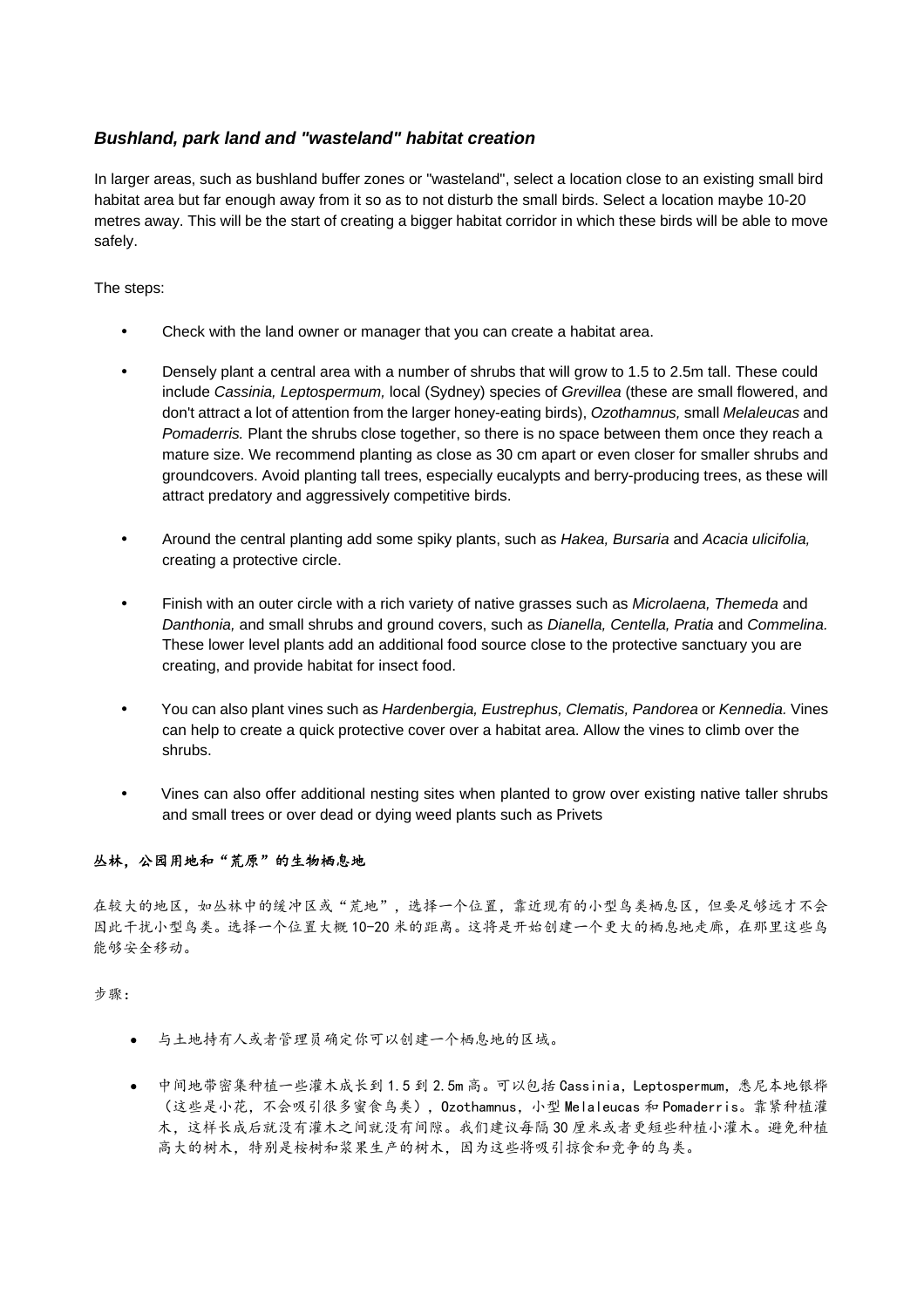- 围绕中心种植添加一些尖刻的植物,, 如 Hakea, Bursaria and ulicifolia, 创建一个保护圈。
- 用丰富多样的原生草如 Microlaena, Themeda and Danthonia, 和小灌木以及地被植物, 如山菅兰, 积 雪,Pratia 和鸭跖草等完成外圈。这些低位的植物为您所创建的庇护所添加额外的食物来源,并为昆 虫食品营造条件。
- 您还可以种植藤本植物, 如 Hardenbergia, Eustrephus, 威灵仙, PandoreaKennedia。, 藤蔓可以帮 助创造一个快速的栖息地的保护盖区。让葡萄藤爬过灌木。
- 当过度种植本地高灌木或小乔木、死亡或濒临死亡的杂草植物,如 Privets 的时候,藤本植物还可以 提供额外的筑巢场所。

Remember, the existing habitat needs to be protected until alternative native plant habitat **has been seen to be in use by the small birds for at least an entire year,** including a breeding season.

请记住,保护现有的栖息地,直到替代栖息地建成并可以看到小鸟使用至少要一年以上,包括一个繁殖季节。

# *Garden habitat creation*

In your garden:

- Start with a small area that you can manage easily. Perhaps pick an area at the back of your garden which is not visited often. A back fence or corner might be a good place to begin. Ensure there are no gaps in the fence for cats to enter.
- Plant several larger shrubs along the fence, and then plant outwards usingprickly shrubs and some smaller shrubs, finishing with some grasses and groundcovers.
- Outside a window you could reverse this pattern, to provide safe shelter for the birds while you can watch them inside their safe haven from your window!
- You can choose species such as those natives listed above, and you could also include a lemon or orange tree. Some exotic shrubs, especially bushy ones such as Plumbago or prickly ones, can be useful. Exotic climbers such as Banksia rose can also help to create good small bird habitat.
- Preferably choose shrubs with small white, cream, or yellow-coloured flowers as these attract insect pollinators (rather than honey-eating birds).
- Make sure you are not using plants which are noxious or environmental weeds in your area.
- You may already have some suitable shrubs in your garden that you can use as a basis for your habitat area. Have a listen and look - there may already be small birds using these shrubs. Also observe the structure of your existing shrubs and think about whether a larger bird like a currawong could enter. If it can be penetrated, it is not good small bird habitat. However you could add more plants to create a denser area.

To maintain your habitat area in your garden you can lightly prune the taller shrubs occasionally. This will cause the plants to add additional branches and thicken the foliage especially on the outside, providing greater protection. Use raked up leaves for mulch on your garden. This mulch will be a good source of insect food. Think about mowing your lawn less, especially when grasses are seeding. Small birds like to forage on the lawn when they are safe from predators and have a dense shrub close by to retreat to.